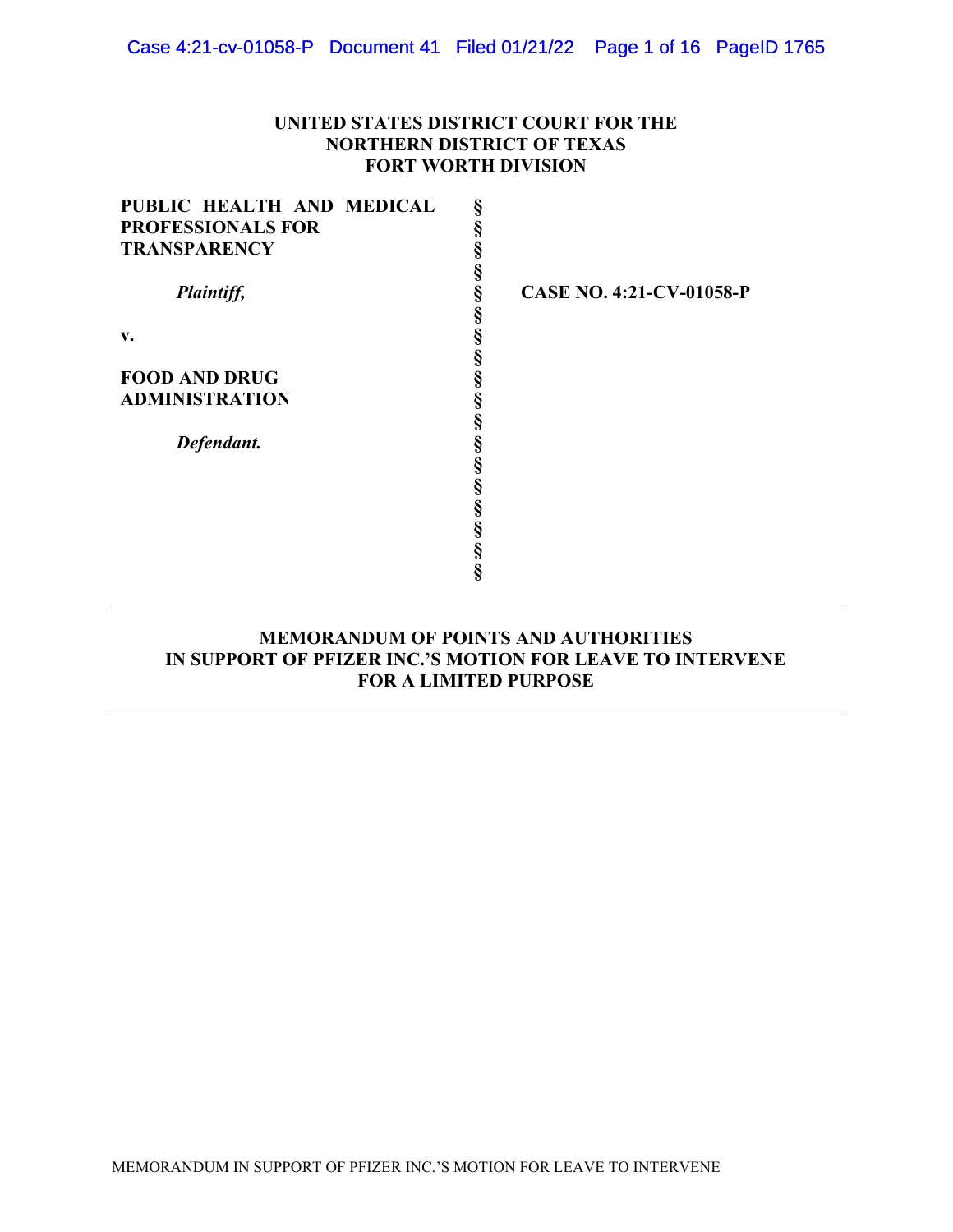# TABLE OF CONTENTS

| I. |                 |                                                                        |  |
|----|-----------------|------------------------------------------------------------------------|--|
|    | A.              |                                                                        |  |
|    | <b>B.</b>       |                                                                        |  |
|    | $\mathcal{C}$ . | Disposition of this Action May Impair Pfizer's Ability to Protect Its  |  |
|    | D.              | Pfizer's Interests Are Not Adequately Represented by Existing          |  |
|    | Ε.              |                                                                        |  |
| Π. |                 | In The Alternative, This Court Should Permit Pfizer To Intervene Under |  |
|    |                 |                                                                        |  |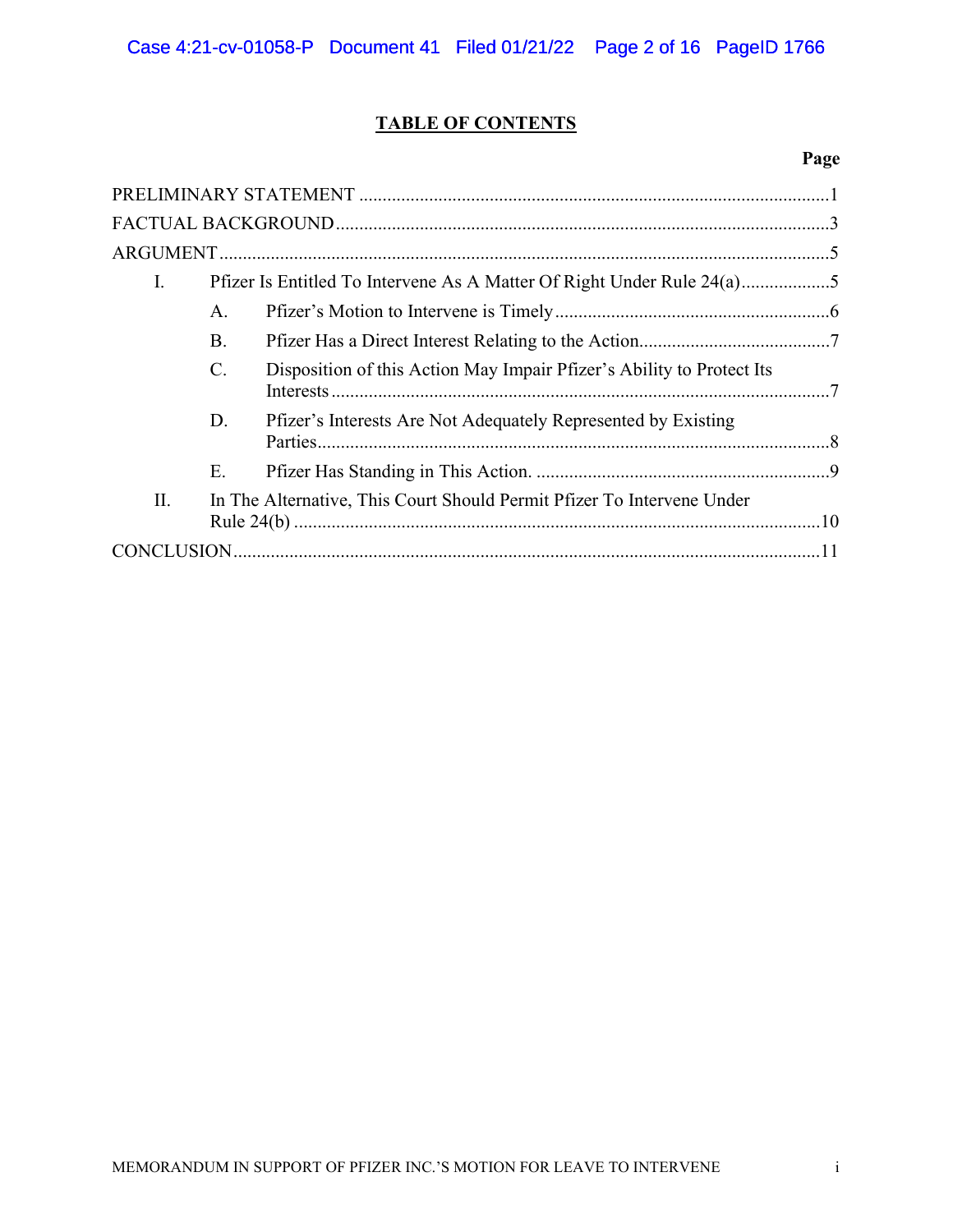# TABLE OF AUTHORITIES

# Page(s)

| Cases                                                     |
|-----------------------------------------------------------|
| Adam Joseph Res. v. CNA Metals Ltd.,                      |
| Appleton v. FDA,                                          |
| DeOtte v. Azar,                                           |
| Entergy Gulf States Louisiana, L.L.C. v. U.S. EPA,        |
| Franciscan All., Inc. v. Azar,                            |
| John Doe No. 1 v. Glickman,                               |
| In re Lease Oil Antitrust Litig.,                         |
| Pub. Citizen Health Rsch. Grp. v. FDA,                    |
| Sierra Club v. Espy,                                      |
| Texas v. United States,                                   |
| Trbovich v. United Mine Workers,                          |
| United States v. Colvin,                                  |
| Wal-Mart Stores, Inc. v. Texas Alcoholic Beverage Comm'n, |
| <b>Statutes</b>                                           |
|                                                           |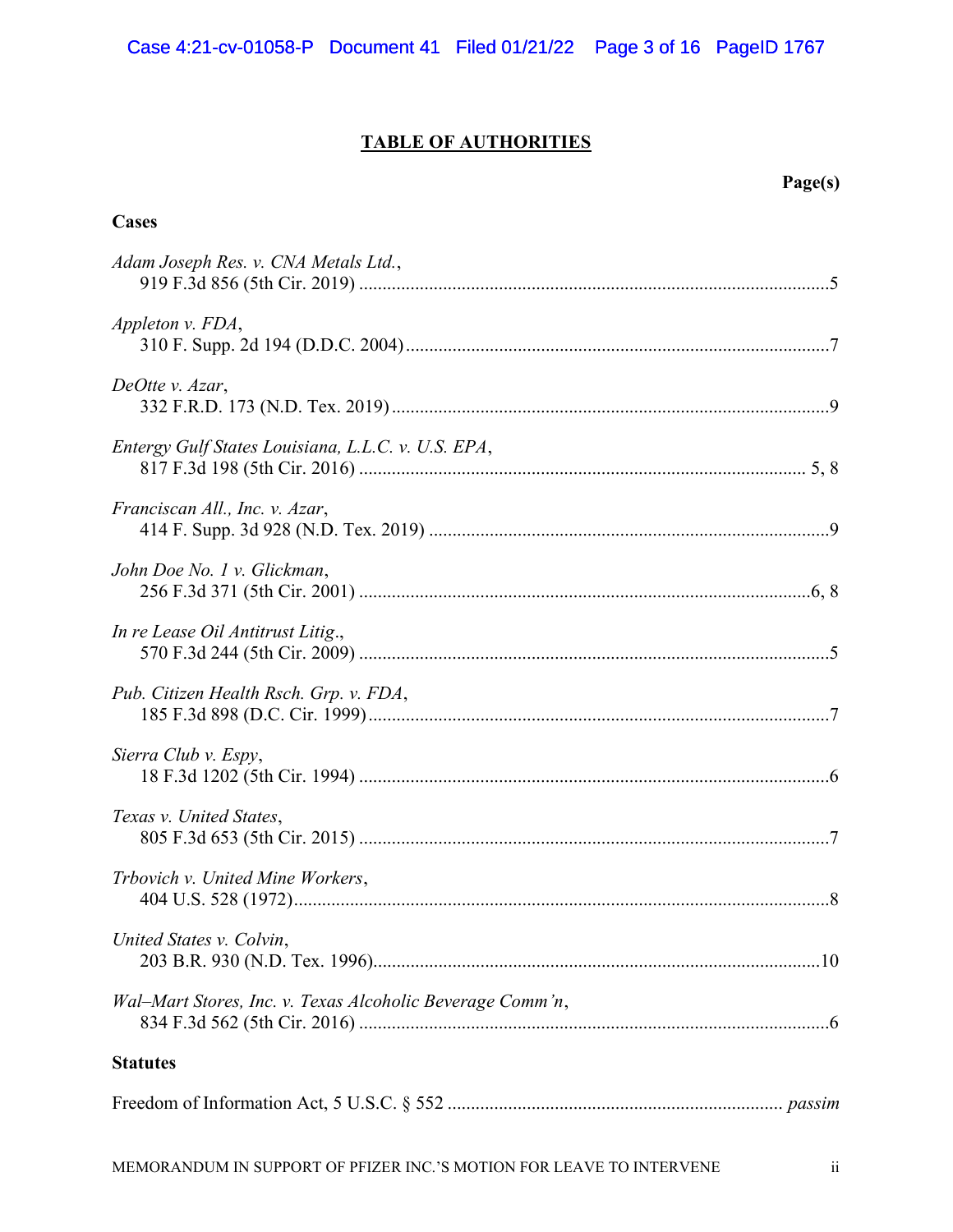| <b>Federal Rules</b>                                                                                                                                       |
|------------------------------------------------------------------------------------------------------------------------------------------------------------|
|                                                                                                                                                            |
|                                                                                                                                                            |
| <b>Other Authorities</b>                                                                                                                                   |
| Liu et al., Letter to the Editor: Neutralizing Activity of BNT162b2-Elicited                                                                               |
| Liu et al., BNT162b2-elicited neutralization of B.1.617 and other SARS-CoV-2                                                                               |
| Mulligan et al., Phase 1/2 Study to Describe the Safety and Immunogenicity of a<br>COVID-19 RNA Vaccine Candidate (BNT162b1) in Adults 18 to 55 Years of   |
| Muik et al., Neutralization of SARS-CoV-2 lineage B.1.1.7 pseudovirus by<br>BNT162b2 vaccine-elicited human sera, bioRxiv 2021.01.18.426984 (Jan. 18,      |
| Muik et al., Neutralization of SARS-CoV-2 lineage B.1.1.7 pseudovirus by                                                                                   |
| News Release, U.S. Food & Drug Admin., FDA Approves First COVID-19                                                                                         |
| Polack et al., Safety and Efficacy of the BNT162b2 mRNA Covid-19 Vaccine,                                                                                  |
| Presentation, BNT162b2 Vaccine Candidate Against COVID-19 (Dec. 10, 2020)2                                                                                 |
| Presentation, BNT162b2 [COMIRNATY® (COVID-19 Vaccine, mRNA)]                                                                                               |
| Presentation, BNT162b2 (COVID-19 Vaccine, mRNA) Vaccine – Request for<br>Emergency Use Authorization in Individuals 5 to $\leq$ 12 Years of Age (Oct. 26,  |
| Protocol C4591001, A Phase 1/2/3 Study to Evaluate the Safety, Tolerability,<br>Immunogenicity, and Efficacy of RNA Vaccine Candidates Against COVID-19 in |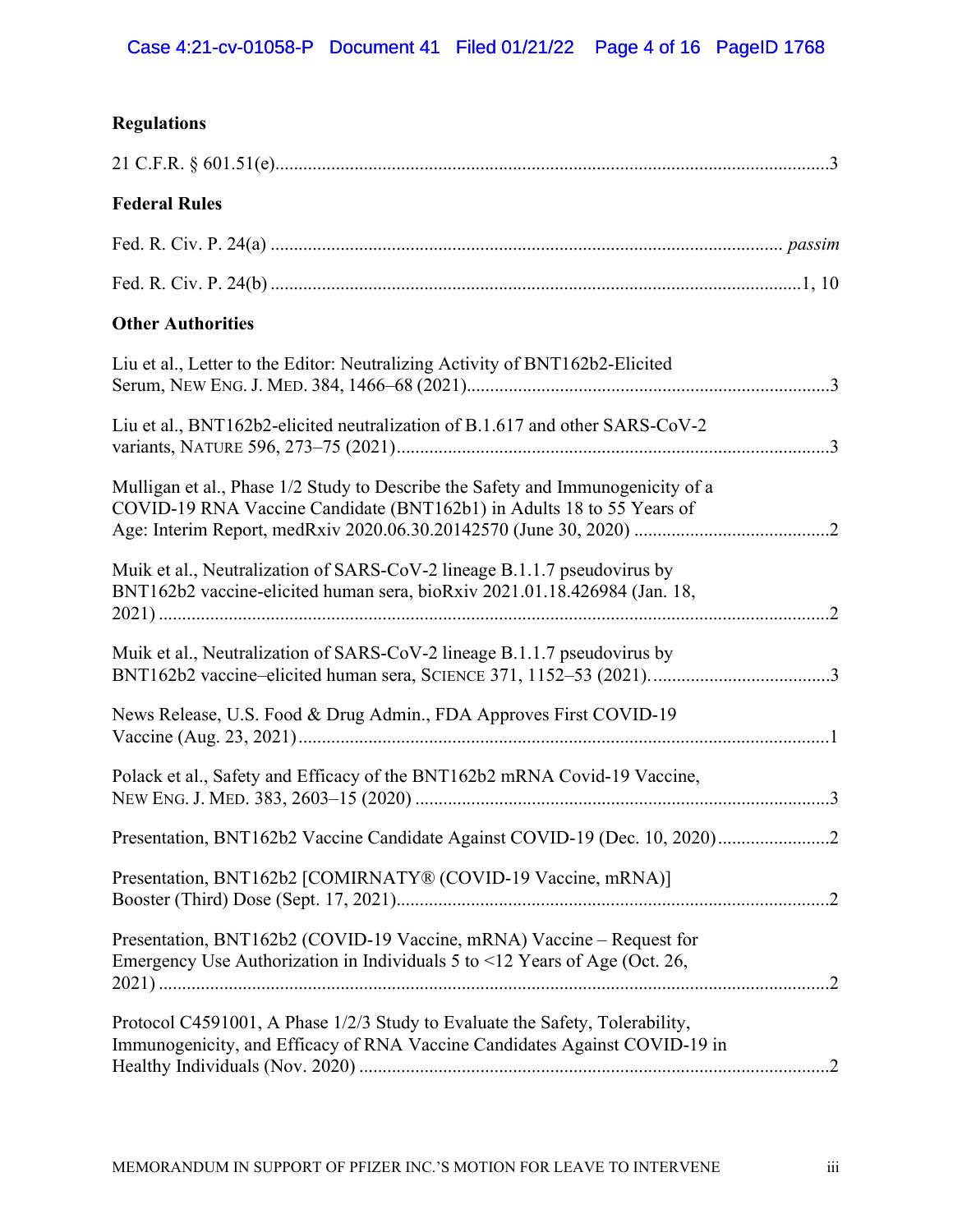# Case 4:21-cv-01058-P Document 41 Filed 01/21/22 Page 5 of 16 PageID 1769

| Sahin et al., Concurrent human antibody and TH1 type T-cell responses elicited<br>by a COVID-19 RNA vaccine, medRxiv 2020.07.17.20140533 (July 17, 2020) 2 |
|------------------------------------------------------------------------------------------------------------------------------------------------------------|
| Sahin et al., BNT162b2 induces SARS-CoV-2-neutralising antibodies and T cells                                                                              |
| Thomas et al., Six Month Safety and Efficacy of the BNT162b2 mRNA COVID-                                                                                   |
| Thomas et al., Safety and Efficacy of the BNT162b2 mRNA Covid-19 Vaccine                                                                                   |
| VRBPAC Briefing Document, Pfizer-BioNTech COVID-19 Vaccine (BNT162,                                                                                        |
| VRBPAC Briefing Document, BNT162b2 [COMIRNATY (COVID-19 Vaccine,                                                                                           |
| VRBPAC Briefing Document, BNT162b2 [COMIRNATY (COVID-19 Vaccine,                                                                                           |
| Walsh et al., RNA-Based COVID-19 Vaccine BNT162b2 Selected for a Pivotal                                                                                   |
| Walsh et al., Safety and Immunogenicity of Two RNA-Based Covid-19 Vaccine                                                                                  |
| Walter et al., Evaluation of the BNT162b2 Covid-19 Vaccine in Children 5 to 11                                                                             |
| Xie et al., Neutralization of N501Y mutant SARS-CoV-2 by BNT162b2 vaccine-                                                                                 |
| Xie et al., Neutralization of SARS-CoV-2 spike 69/70 deletion, E484K, and<br>N501Y variants by BNT162b2 vaccine-elicited sera, bioRxiv 2021.01.27.427998   |
| Xie et al., Neutralization of SARS-CoV-2 spike 69/70 deletion, E484K and<br>N501Y variants by BNT162b2 vaccine-elicited sera, NATURE MED. 27, 620-21       |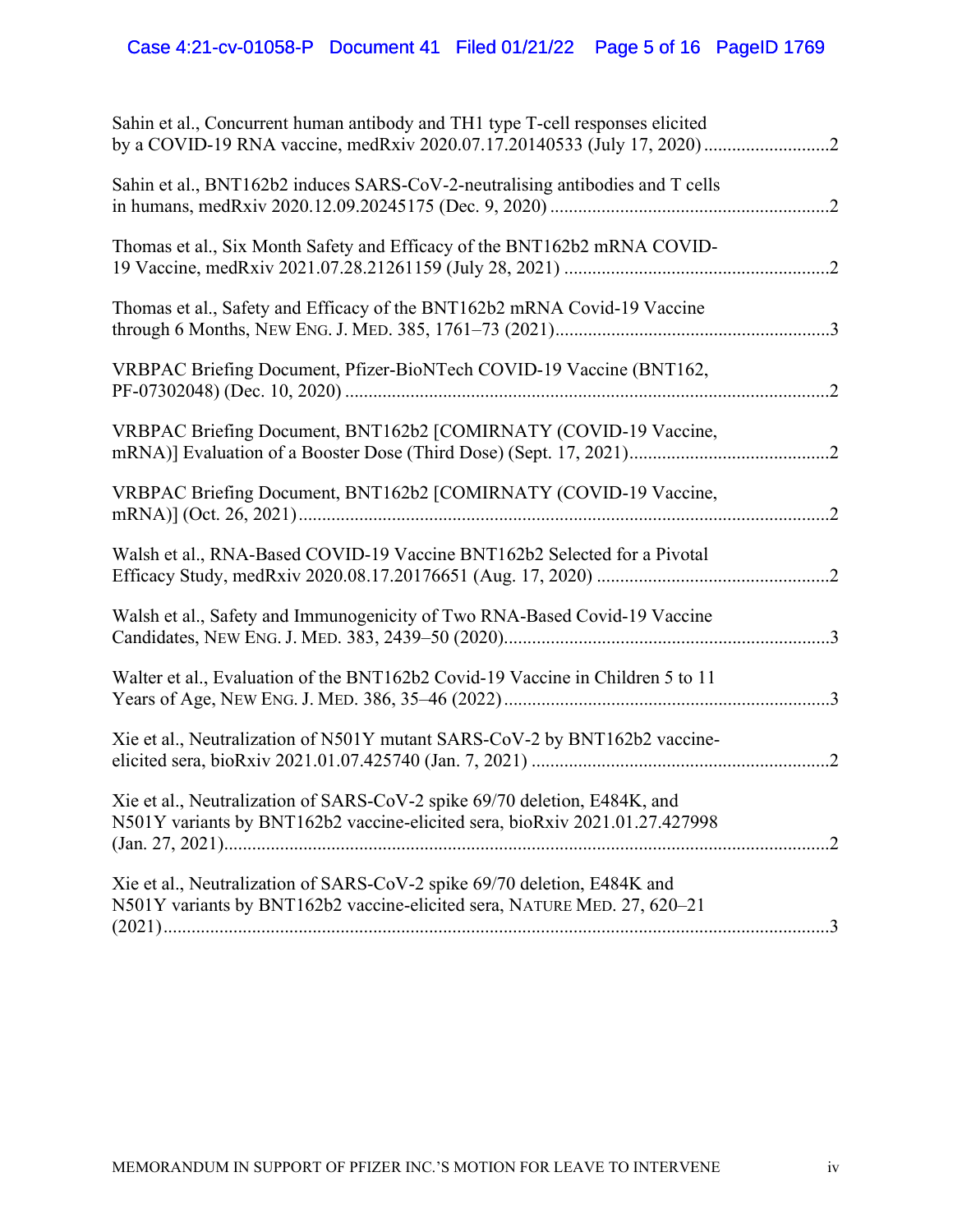### Case 4:21-cv-01058-P Document 41 Filed 01/21/22 Page 6 of 16 PageID 1770

Pfizer Inc. ("Pfizer"), by and through undersigned counsel, hereby submits this Memorandum of Points and Authorities in Support of Pfizer's Motion for Leave to Intervene for a Limited Purpose, pursuant to Rules 24(a) and 24(b) of the Federal Rules of Civil Procedure. Pfizer seeks to intervene in this action brought by Public Health and Medical Professionals for Transparency ("Plaintiff" or "PHMPT") under the Freedom of Information Act, 5 U.S.C. § 552, as amended ("FOIA") for the limited purpose of protecting statutorily-protected confidential information relating to its COVID-19 vaccine.

### PRELIMINARY STATEMENT

In this action, Plaintiff seeks to compel the Food and Drug Administration ("FDA" or "Agency") to respond to its FOIA request on an expedited basis and to produce a significant volume of data and information submitted by Pfizer to FDA as part of its application for regulatory approval of the Pfizer-BioNTech COVID-19 vaccine ("the vaccine" or "Comirnaty"). The vaccine received FDA approval, through a BLA, for use in individuals 16 years and older on August 23, 2021. See News Release, U.S. Food & Drug Admin., FDA Approves First COVID-19 Vaccine (Aug. 23, 2021), https://www.fda.gov/news-events/press-announcements/fda-approves-firstcovid-19-vaccine.

Pfizer supports the public disclosure of the vast majority of this information to promote transparency and the public's confidence in the vaccine, and Pfizer seeks to intervene for the limited purpose of ensuring that information that is exempt from disclosure under FOIA is not disclosed inappropriately. Indeed Pfizer, FDA, the Centers for Disease Control and Prevention ("CDC"), and other government agencies already have made public extensive data about the vaccine. By way of example, Pfizer has shared the following information over the course of developing the vaccine: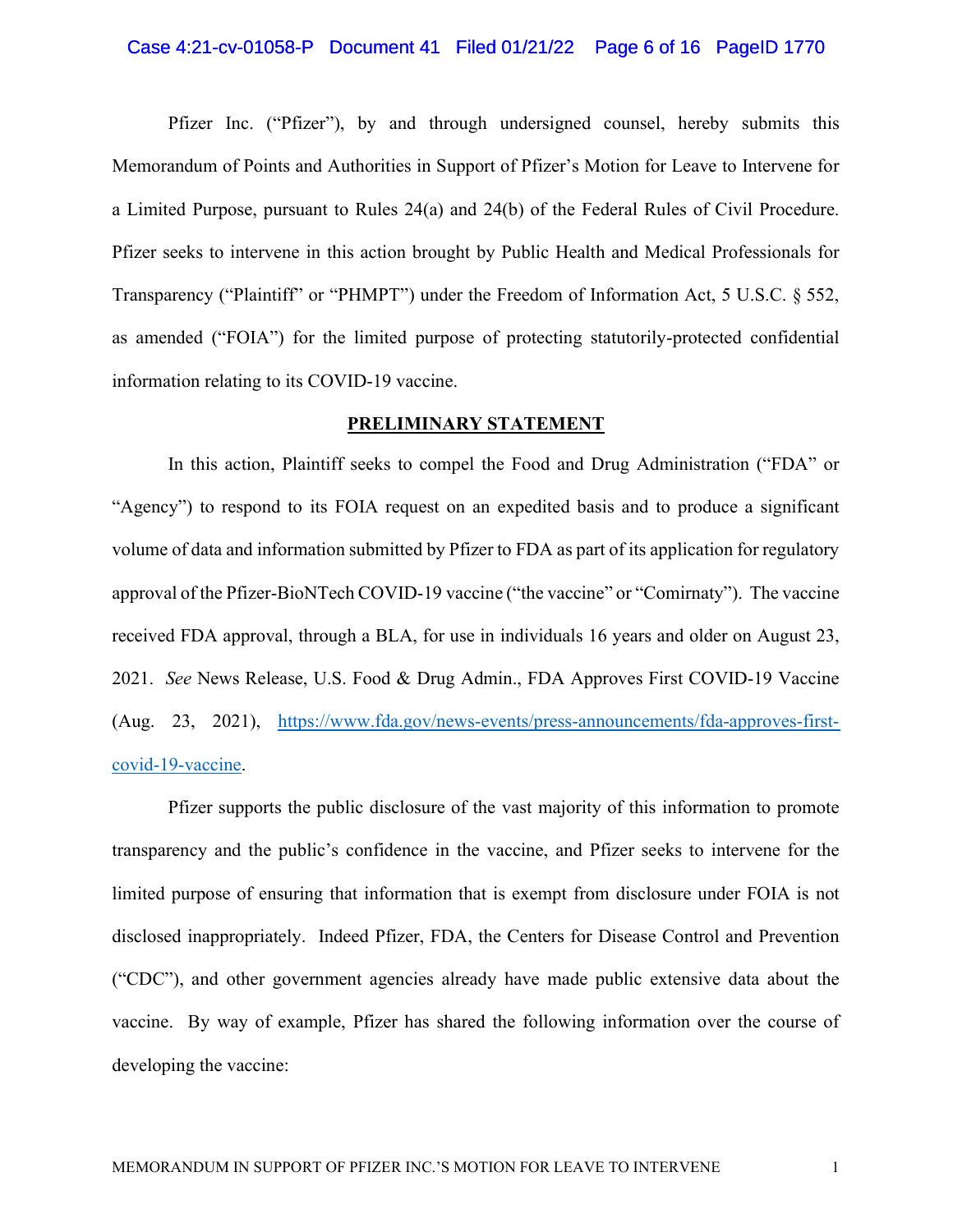- U.S. Food & Drug Admin. Vaccines and Related Biological Products Advisory Committee Briefing Documents and Presentations, see, e.g., BNT162b2 [COMIRNATY (COVID-19 Vaccine, mRNA)] VRBPAC Briefing Document (Oct. 26, 2021), https://www.fda.gov/media/153409/download; Presentation, BNT162b2 (COVID-19 Vaccine, mRNA) Vaccine – Request for Emergency Use Authorization in Individuals 5 to <12 Years of Age (Oct. 26, 2021), https://www.fda.gov/media/153513/download; BNT162b2 [COMIRNATY (COVID-19 Vaccine, mRNA)] Evaluation of a Booster Dose (Third Dose) VRBPAC Briefing Document (Sept. 17, 2021), https://www.fda.gov/media/152161/download; Presentation, BNT162b2 [COMIRNATY® (COVID-19 Vaccine, mRNA)] Booster (Third) Dose (Sept. 17, 2021), https://www.fda.gov/media/152240/download; Pfizer-BioNTech COVID-19 Vaccine (BNT162, PF-07302048) VRBPAC Briefing Document (Dec. 10, 2020), https://www.fda.gov/media/144246/download; Presentation, BNT162b2 Vaccine Candidate Against COVID-19 (Dec. 10, 2020), https://www.fda.gov/media/144325/download;
- Pfizer, PF-07302048 (BNT162 RNA-Based COVID-19 Vaccines) Protocol C4591001, A Phase 1/2/3 Study to Evaluate the Safety, Tolerability, Immunogenicity, and Efficacy of RNA Vaccine Candidates Against COVID-19 in Healthy Individuals (Nov. 2020), https://cdn.pfizer.com/pfizercom/2020-11/C4591001 Clinical Protocol Nov2020.pdf;
- Preprints of safety and efficacy data as they became available, see, e.g., Stephen Thomas et al., Six Month Safety and Efficacy of the BNT162b2 mRNA COVID-19 Vaccine, medRxiv 2021.07.28.21261159 (July 28, 2021), https://www.medrxiv.org/content/10.1101/2021.07.28.21261159v1.full.pdf; Xuping Xie et al., Neutralization of SARS-CoV-2 spike 69/70 deletion, E484K, and N501Y variants by BNT162b2 vaccine-elicited sera, bioRxiv 2021.01.27.427998 (Jan. 27, 2021), https://www.biorxiv.org/content/10.1101/2021.01.27.427998v1.full.pdf; Alexander Muik et al., Neutralization of SARS-CoV-2 lineage B.1.1.7 pseudovirus by BNT162b2 vaccine-elicited human sera, bioRxiv 2021.01.18.426984 (Jan. 18, 2021), https://www.biorxiv.org/content/10.1101/2021.01.18.426984v1.full.pdf; Xuping Xie et al., Neutralization of N501Y mutant SARS-CoV-2 by BNT162b2 vaccine-elicited sera, bioRxiv 2021.01.07.425740 (Jan. 7, 2021), https://www.biorxiv.org/content/10.1101/2021.01.07.425740v1.full.pdf; Ugur Sahin et al., BNT162b2 induces SARS-CoV-2-neutralising antibodies and T cells in humans, medRxiv 2020.12.09.20245175 (Dec. 9, 2020), https://www.medrxiv.org/content/10.1101/2020.12.09.20245175v1.full.pdf; Edward Walsh et al., RNA-Based COVID-19 Vaccine BNT162b2 Selected for a Pivotal Efficacy Study, medRxiv 2020.08.17.20176651 (Aug. 17, 2020), https://www.medrxiv.org/content/10.1101/2020.08.17.20176651v1.full.pdf; Ugur Sahin et al., Concurrent human antibody and TH1 type T-cell responses elicited by a COVID-19 RNA vaccine, medRxiv 2020.07.17.20140533 (July 17, 2020), https://www.medrxiv.org/content/10.1101/2020.07.17.20140533v1.full.pdf; Mark Mulligan et al., Phase 1/2 Study to Describe the Safety and Immunogenicity of a COVID-19 RNA Vaccine Candidate (BNT162b1) in Adults 18 to 55 Years of Age: Interim Report, medRxiv 2020.06.30.20142570 (June 30, 2020), https://www.medrxiv.org/content/10.1101/2020.06.30.20142570v1.full.pdf; and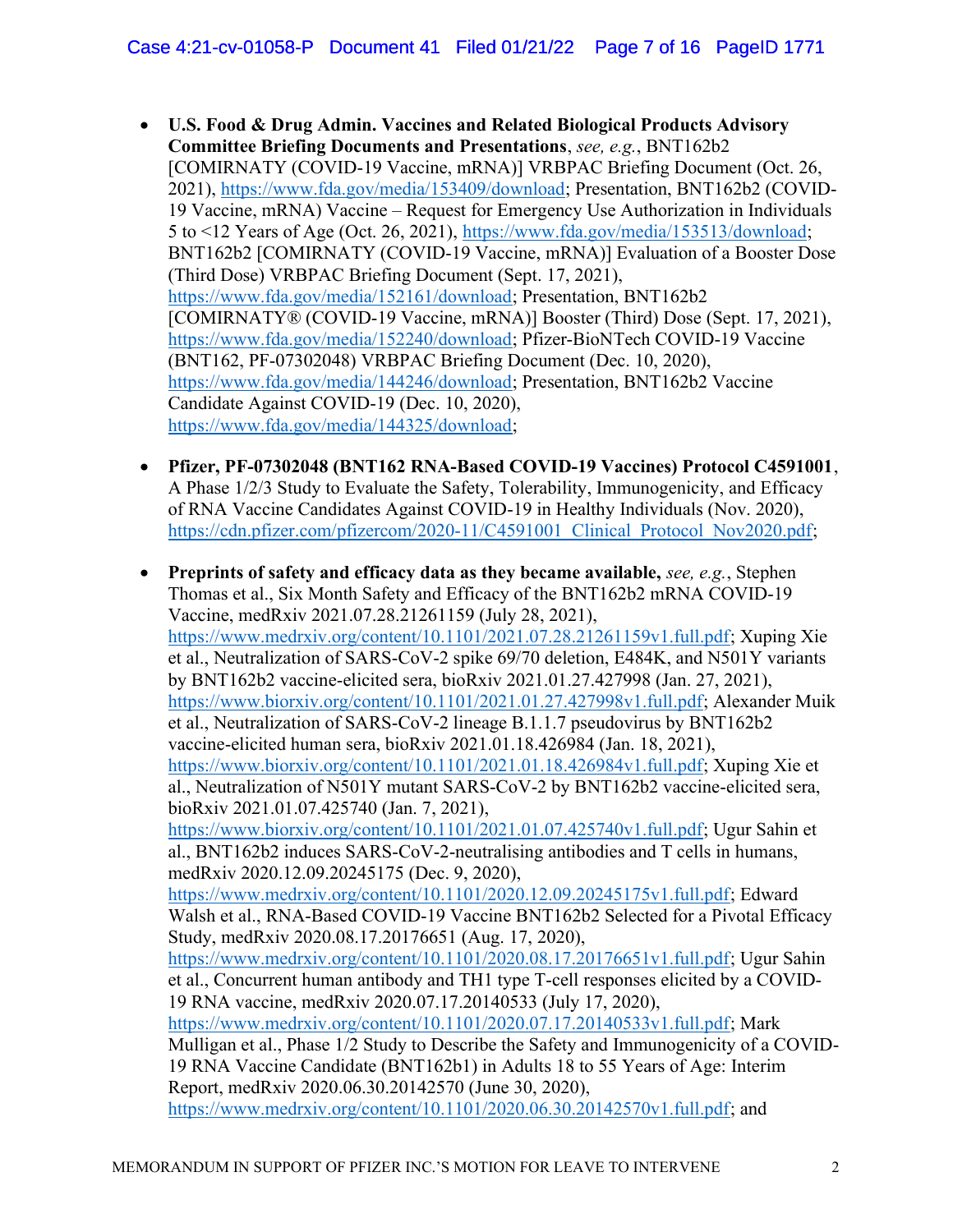• Publications presenting safety and efficacy data, see, e.g., Emmanuel Walter et al., Evaluation of the BNT162b2 Covid-19 Vaccine in Children 5 to 11 Years of Age, NEW ENG. J. MED. 386, 35–46 (2022), https://www.nejm.org/doi/full/10.1056/NEJMoa2116298; Yang Liu et al., Letter to the Editor: Neutralizing Activity of BNT162b2-Elicited Serum, NEW ENG. J. MED. 384, 1466–68 (2021), https://www.nejm.org/doi/full/10.1056/NEJMc2102017; Jianying Liu et al., BNT162b2-elicited neutralization of B.1.617 and other SARS-CoV-2 variants, NATURE 596, 273–75 (2021), https://www.nature.com/articles/s41586-021-03693-y; Xuping Xie et al., Neutralization of SARS-CoV-2 spike 69/70 deletion, E484K and N501Y variants by BNT162b2 vaccine-elicited sera, NATURE MED. 27, 620–21 (2021), https://www.nature.com/articles/s41591-021-01270-4; Alexander Muik et al., Neutralization of SARS-CoV-2 lineage B.1.1.7 pseudovirus by BNT162b2 vaccine– elicited human sera, SCIENCE 371, 1152–53 (2021), https://www.science.org/doi/10.1126/science.abg6105; Stephen Thomas et al., Safety and Efficacy of the BNT162b2 mRNA Covid-19 Vaccine through 6 Months, NEW ENG. J. MED. 385, 1761–73 (2021), https://www.nejm.org/doi/full/10.1056/NEJMoa2110345; Fernando Polack et al., Safety and Efficacy of the BNT162b2 mRNA Covid-19 Vaccine, NEW ENG. J. MED. 383, 2603–15 (2020), https://www.nejm.org/doi/full/10.1056/NEJMoa2034577; Edward Walsh et al., Safety and Immunogenicity of Two RNA-Based Covid-19 Vaccine Candidates, NEW ENG. J. MED. 383, 2439–50 (2020), https://www.nejm.org/doi/full/10.1056/NEJMoa2027906.

### FACTUAL BACKGROUND

Plaintiff submitted its FOIA request for this information to FDA on August 27, 2021. Compl., Ex. A.1, ECF No. 1-1 (the "FOIA Request"). In the FOIA request, Plaintiff seeks, pursuant to 21 C.F.R. § 601.51(e), data and information contained in the biologics license application ("BLA") for the vaccine, including *inter alia*, test protocols, safety and effectiveness data, correspondence and written summaries of discussions relating to the biological product file, adverse event reports, lot testing records, and other data, "with the exception of publicly available reports on the Vaccine Adverse Events Reporting System." See FOIA Request 2. While Pfizer supports the public review of much of this information which will help build trust and confidence in the vaccine, the records Plaintiff has requested also contain information exempt from production under FOIA, including the personal privacy information of individuals who participated in clinical trials and confidential business and trade secret information of Pfizer, such as its proprietary manufacturing processes. See 5 U.S.C.  $\frac{552(b)(4)}{6}$ , (b)(6).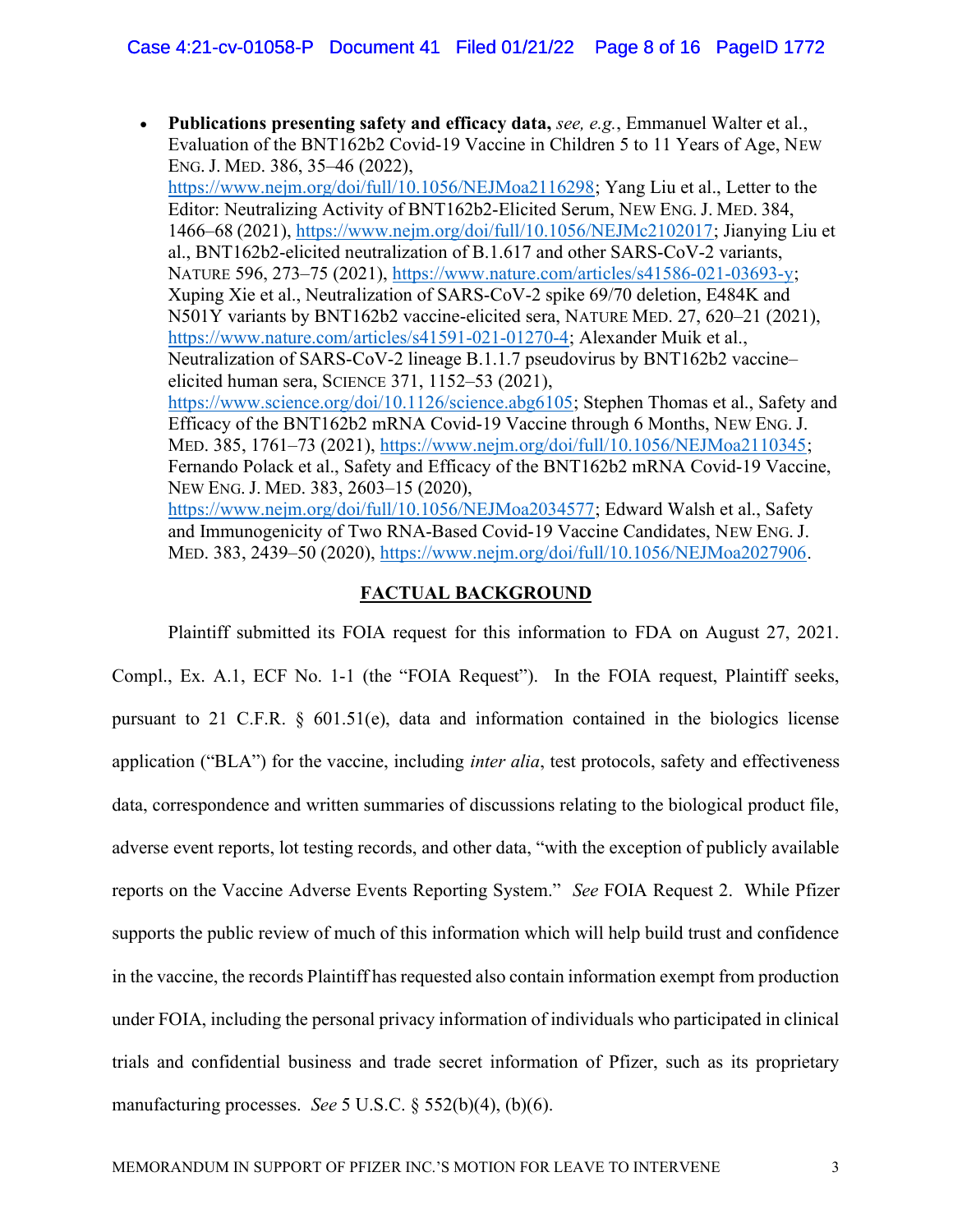### Case 4:21-cv-01058-P Document 41 Filed 01/21/22 Page 9 of 16 PageID 1773

After FDA denied Plaintiff's request for expedited processing of the FOIA request, Plaintiff commenced this action on September 16, 2021. See Compl. ¶¶ 41–53.

This Court held a Scheduling Conference in this matter on December 14, 2021. In briefing submitted to this Court in advance of that Conference, counsel for FDA emphasized that the Agency supports Plaintiff's general right to the information sought in its FOIA request, subject to standard exemptions under FOIA for sensitive business and confidential personal information. See, e.g., First Joint Report 6 (Nov. 5, 2021), ECF No. 18 ("FDA is committed to transparency, in general, and in particular with respect to records related to the Biological License Application ('BLA') for the Comirnaty vaccine"). FDA expressed concern, however, about its ability to adequately review the volume of requested information in the timeframe that Plaintiff proposed in order to protect against the inadvertent disclosure of trade secrets, sensitive commercial and financial information, and confidential personal information about clinical trial test subjects. See, e.g., First Joint Report 7 ("To ensure protection of this information, and other information subject to withholding under the FOIA exemptions, FDA must carefully review and, if necessary, redact exempt information on a line-by-line basis. . . . [I]t is not feasible for FDA to review and produce the substantial volume of records that Plaintiff seeks to obtain on a short timeframe."); Second Joint Report 5 (Nov. 15, 2021), ECF No. 20 ("This type of review for more than 329,000 pages will necessarily require time if the agency is going to be able to perform the careful analysis necessary to protect sensitive information."). At the Scheduling Conference, the Court suggested that intervention by Pfizer would be advisable given these concerns. Pfizer was not aware of Plaintiff's FOIA request or this litigation prior to reading news reports about this Scheduling Conference in December 2021.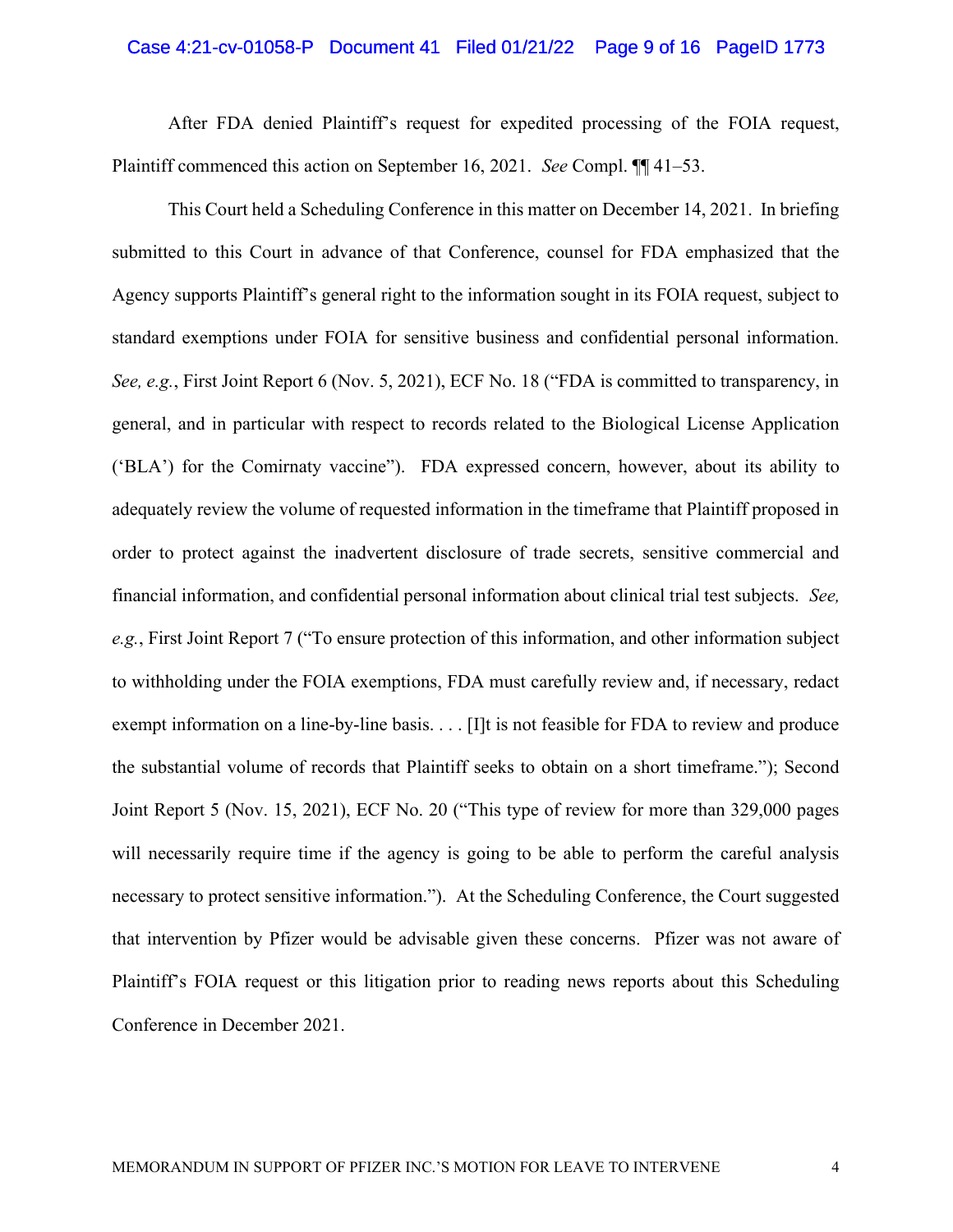### Case 4:21-cv-01058-P Document 41 Filed 01/21/22 Page 10 of 16 PageID 1774

On January 6, 2022, the Court issued an Order requiring disclosure of more than 12,000 pages of information responsive to Plaintiff's FOIA request by January 31, 2022, and subsequently at a rate of 55,000 pages every 30 days, including production of redacted versions of any documents for which FDA claims a privilege, exemption, or exclusion. See Order, ECF No. 35.

In light of FDA's statements regarding its capacity to review the requested information at an increased pace, and this Court's order to produce this information on an expedited basis, Pfizer seeks leave to intervene in this action for the limited purpose of ensuring that information exempt from disclosure under FOIA is adequately protected as FDA complies with this Court's order.

#### ARGUMENT

# I. PFIZER IS ENTITLED TO INTERVENE AS A MATTER OF RIGHT UNDER RULE 24(A)

Rule 24(a) of the Federal Rules of Civil Procedure sets forth the requirements for intervention as a matter of right. See Fed. R. Civ. P. 24(a)(2); Entergy Gulf States Louisiana, L.L.C. v. U.S. EPA, 817 F.3d 198, 203 (5th Cir. 2016). To intervene pursuant to Rule 24(a), an applicant must satisfy four requirements:

> (1) the application for intervention must be timely; (2) the applicant must have an interest relating to the property or transaction which is the subject of the action; (3) the applicant must be so situated that the disposition of the action may, as a practical matter, impair or impede his ability to protect that interest; (4) the applicant's interest must be inadequately represented by the existing parties to the suit.

Entergy, 817 F.3d at 203 (quoting Haspel & Davis Milling & Planting Co. v. Bd. of Levee Comm'rs of the Orleans Levee Dist., 493 F.3d 570, 578 (5th Cir. 2007)); see also In re Lease Oil Antitrust

Litig., 570 F.3d 244, 247 (5th Cir. 2009) (same).

Courts in the Fifth Circuit liberally construe Rule 24. Adam Joseph Res. v. CNA Metals Ltd., 919 F.3d 856, 864 (5th Cir. 2019) ("Although the movant bears the burden of establishing its right to intervene, Rule 24 is to be liberally construed.") (internal quotation marks omitted)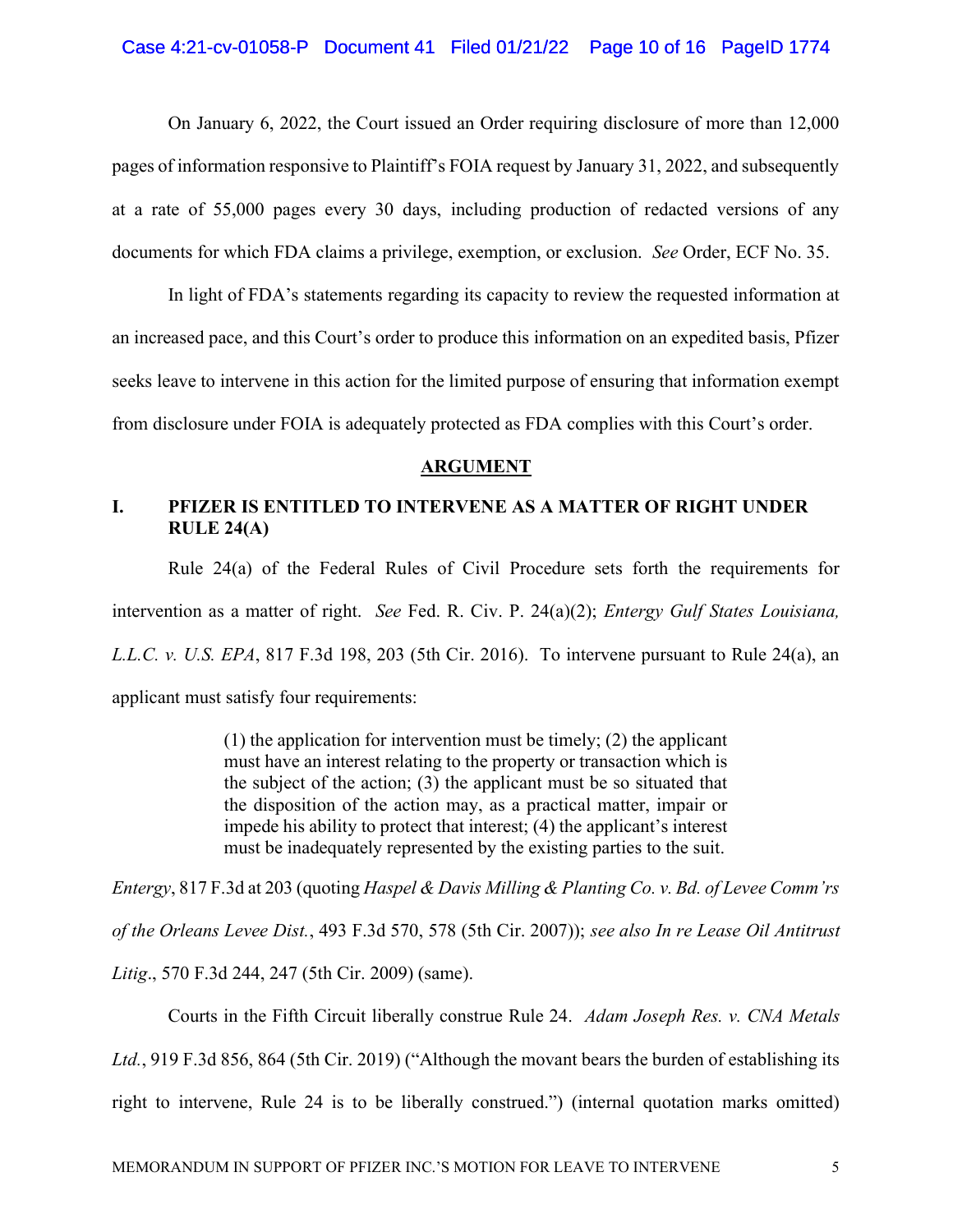#### Case 4:21-cv-01058-P Document 41 Filed 01/21/22 Page 11 of 16 PageID 1775

(quoting Brumfield v. Dodd, 749 F.3d 339, 341 (5th Cir. 2014)); Wal–Mart Stores, Inc. v. Texas Alcoholic Beverage Comm'n, 834 F.3d 562, 565 (5th Cir. 2016) (same). Intervention should be allowed "where no one would be hurt and the greater justice could be attained." John Doe No. 1 v. Glickman, 256 F.3d 371, 375 (5th Cir. 2001); see also Wal–Mart Stores, Inc., 834 F.3d at 565 (same). As set forth below, the requirements for intervention as of right are satisfied here.

### A. Pfizer's Motion to Intervene is Timely

First, Pfizer's motion to intervene is timely. Pfizer first learned of this litigation just one month ago. Rule 24 does not provide a specific deadline by which parties should move to intervene, but courts routinely treat motions filed within several months after an intervenor learns of its stake in an action as timely. See, e.g., John Doe No. 1, 256 F.3d at 377–78 (finding intervenor's motion to intervene timely when filed a month after it became aware of its stake in the lawsuit); Wal–Mart Stores, Inc., 834 F.3d at 565–66 (holding motion to intervene was timely when filed three months after defendant filed its answer following denial of motion to dismiss).

Moreover, the Fifth Circuit consistently emphasizes that courts "should discourage premature intervention because it wastes judicial resources." John Doe No. 1, 256 F.3d at 376 (quoting Sierra Club v. Espy, 18 F.3d 1202, 1206 (5th Cir. 1994) (internal quotation marks and alterations omitted)). "Thus, the timeliness clock runs either from the time the applicant knew or reasonably should have known of his stake in the case into which he seeks to intervene or from the time he became aware that his stake would no longer be protected by the existing parties to the lawsuit." Id. (internal quotation marks and citations omitted). Here, Pfizer learned of this action from news reports in connection with the December 14, 2021 Scheduling Conference, and reviewed FDA's statements raising concerns about its ability to review the BLA adequately for FOIA-exempt material under the Court's timeline shortly thereafter. In light of the above, Pfizer filed its limited motion to intervene on January 21, 2022. Accordingly, Pfizer's motion is timely.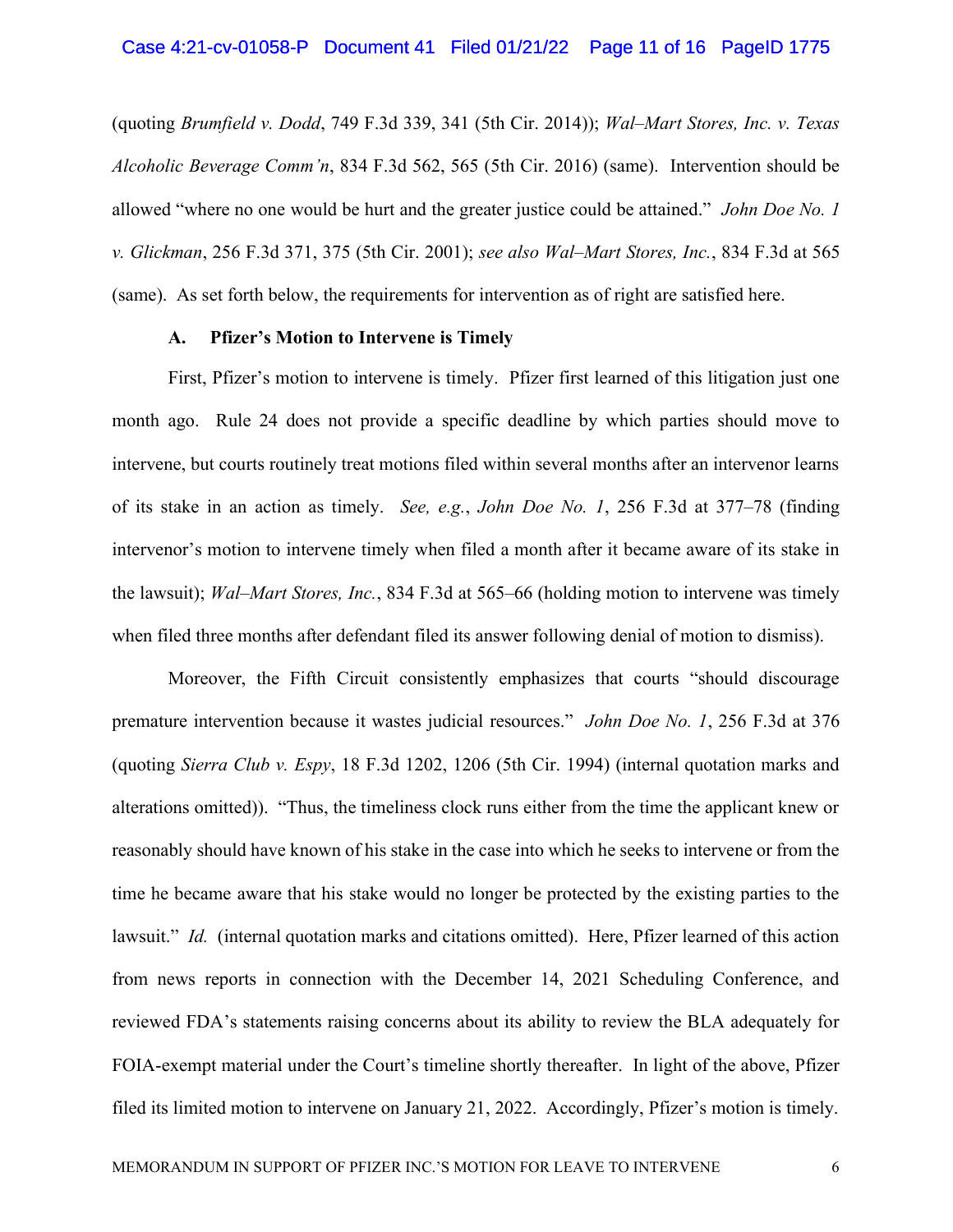### B. Pfizer Has a Direct Interest Relating to the Action

Pfizer satisfies Rule 24(a)'s second element, which requires that it have a "direct, substantial, [and] legally protectable" interest in the property or transaction that forms the basis of the controversy." Espy, 18 F.3d at 1207. Pfizer's interest in protecting its proprietary trade secret and confidential commercial information meets this standard. A "property interest . . . is the most elementary type of right that Rule 24(a) is designed to protect." Texas v. United States, 805 F.3d 653, 658 (5th Cir. 2015) (internal quotation marks and citation omitted). Courts routinely grant motions to intervene in FOIA cases involving FDA where a manufacturer seeks to protect its confidential business information. See, e.g., Pub. Citizen Health Rsch. Grp. v. FDA, 185 F.3d 898, 900 (D.C. Cir. 1999) (noting that a drug manufacturer intervened to protect confidential information from disclosure under FOIA); Appleton v. FDA, 310 F. Supp. 2d 194, 196–97 (D.D.C. 2004) (permitting New Drug Application ("NDA") holders to intervene as a matter of right in FOIA lawsuit seeking release of materials from the FDA's review of NDAs).

### C. Disposition of this Action May Impair Pfizer's Ability to Protect Its Interests

Based on FDA's recent statements about its ability to review the BLA adequately for Pfizer's confidential information under the required timeline, there is a risk that this matter could result in inadvertent disclosure of FOIA-protected material. Pfizer's ability to protect its interests would be directly impaired if its trade secrets and other proprietary information were disclosed as a result of this action. See, e.g., Appleton, 310 F. Supp. 2d at 197 ("[D]isclosure[] resulting from the disposition of this action could impair the applicants' ability to protect their trade secrets or confidential information."). While much of the information sought by Plaintiff relates to the safety and efficacy of the vaccine, and Pfizer supports the disclosure of that information to promote confidence in the vaccine, certain other information in the BLA reflects Pfizer's trade secrets and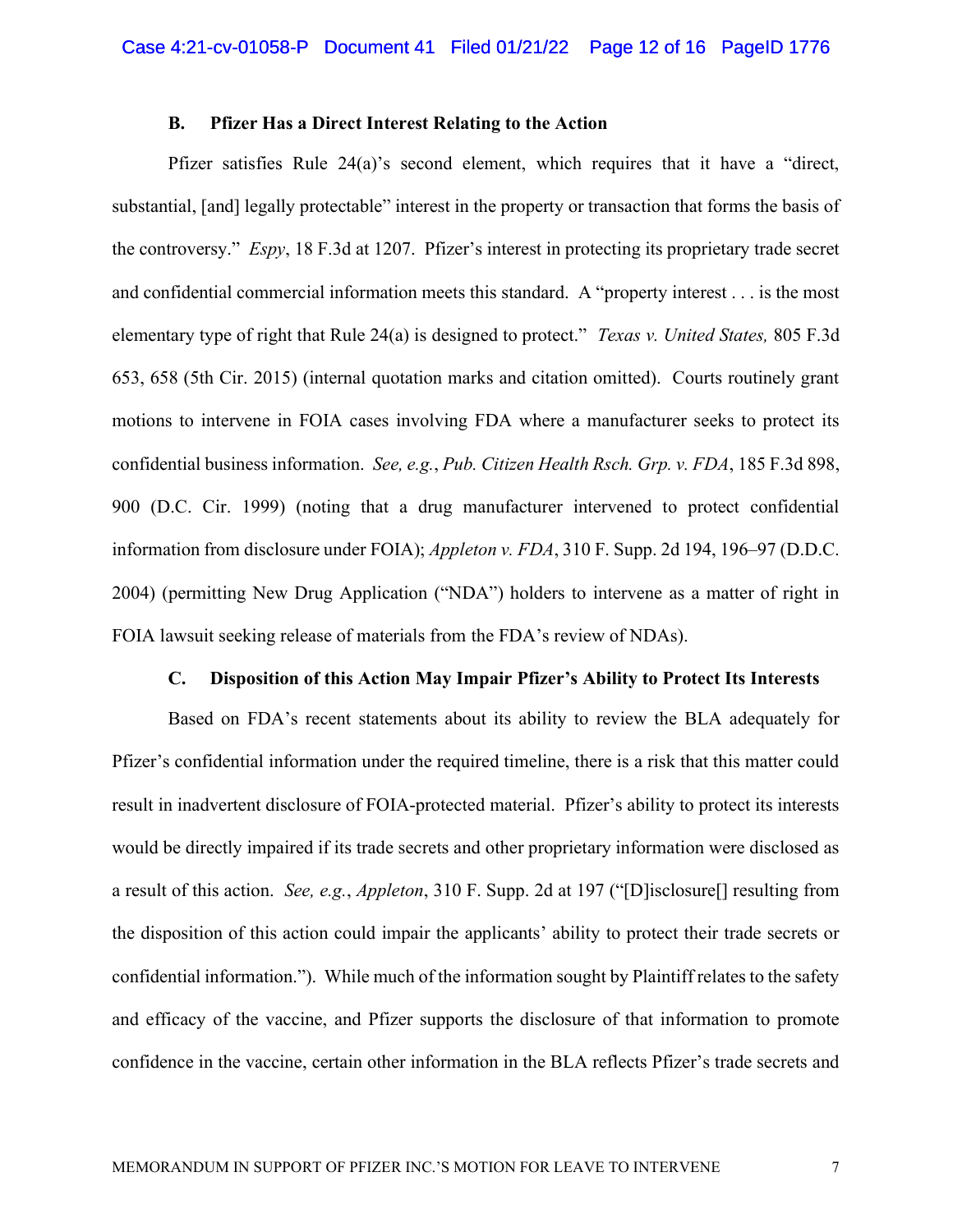confidential commercial information, the disclosure of which would cause substantial harm to Pfizer's business interests. As such, Pfizer satisfies Rule 24(a)'s third element.

### D. Pfizer's Interests Are Not Adequately Represented by Existing Parties

The final requirement for intervention under Rule 24(a) is that the "applicant's interest must be inadequately represented by the existing parties to the suit." *Entergy*, 817 F.3d at 203. "The applicant has the burden of demonstrating inadequate representation, but this burden is 'minimal.'" Id. (quoting Brumfield, 749 F.3d at 345); see also Trbovich v. United Mine Workers, 404 U.S. 528, 538 n.10 (1972) (same). Courts in the Fifth Circuit have held that the mere possibility that representation may be inadequate satisfies this requirement for intervention. Entergy, 817 F.3d at 203 (The applicant need only "show[] that representation . . . 'may be' inadequate.") (quoting Haspel, 493 F.3d at 578); see also Espy, 18 F.3d at 1207 (same); see also Trbovich, 404 U.S. at 538 n.10 (same).

FDA's general interest in avoiding the disclosure of proprietary and private information does not ensure that FDA will adequately protect Pfizer's business interests. Indeed, it is wellestablished in this Circuit that Government entities generally cannot adequately represent the interests of aspiring intervenors, especially where the government "must represent the broad public interest," while the intervenor seeks to protect specific concerns, such as an individual company's proprietary or economic rights. Espy, 18 F.3d at 1208 ("Given the minimal burden on the movants to satisfy this requirement, we conclude that the government's representation of the intervenors' interest is inadequate."); see also John Doe No. 1, 256 F.3d at 381 (same). Likewise, although Pfizer and Plaintiff share an interest in transparency regarding the vaccine, that commonality does not extend to Pfizer's trade secrets or confidential commercial information. Moreover, Pfizer is uniquely positioned to evaluate the potential commercial sensitivities associated with the production of its regulatory submissions and identify trade secrets and other protected confidential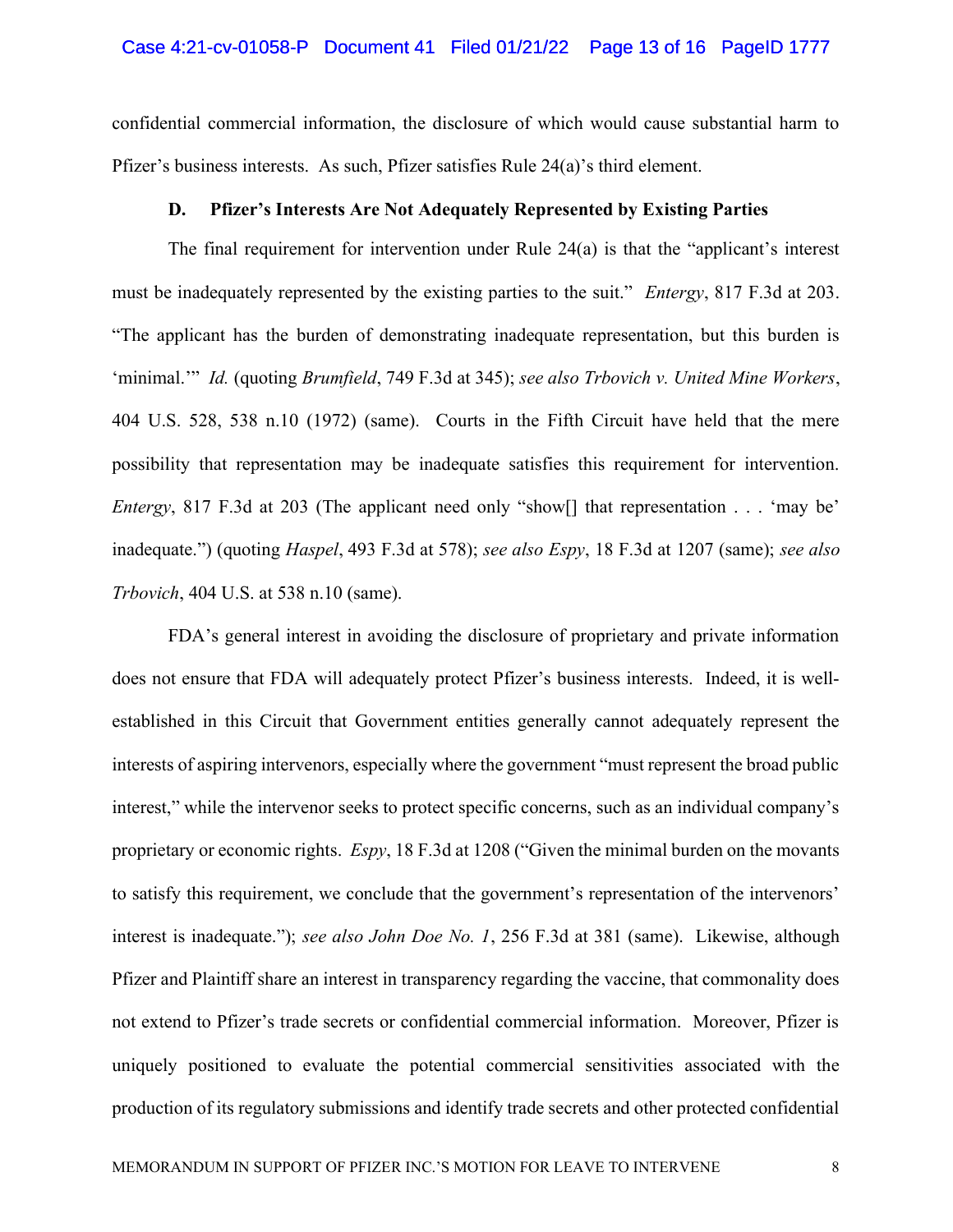### Case 4:21-cv-01058-P Document 41 Filed 01/21/22 Page 14 of 16 PageID 1778

information. Thus, while Pfizer shares some interests with the existing Parties, Pfizer ultimately must intervene to protect its unique business interests and is best positioned to do so.

### E. Pfizer Has Standing in This Action

The Supreme Court has held that "an intervenor of right must have Article III standing in order to pursue relief that is different from that which is sought by a party with standing." See DeOtte v. Azar, 332 F.R.D. 173, 179 (N.D. Tex. 2019) (citing Town of Chester, N.Y. v. Laroe Ests., Inc., 137 S. Ct. 1645, 1648 (2017)). This Court has found, however, that this standing requirement is limited to instances where a plaintiff-intervenor is affirmatively seeking relief. See Franciscan All., Inc. v. Azar, 414 F. Supp. 3d 928, 938 n.3 (N.D. Tex. 2019) (concluding when defendantintervenors did not "seek relief" and "as long as they do not also intend to add an affirmative claim for relief during the district court proceedings, Putative Intervenors need not establish standing to intervene."). Because Pfizer is not seeking affirmative relief and is intervening for the limited purpose of protecting its business interest by ensuring compliance with FOIA's statutory exemptions, the standing requirement should not apply here.

Nonetheless, to the extent the standing requirement applies, Pfizer has standing to intervene. To establish standing under Article III, a prospective intervenor must show: (1) injuryin-fact, (2) causation, and (3) redressability. *DeOtte*, 332 F.R.D. at 179 (citing *Lujan v. Defs. of* Wildlife, 504 U.S. 555, 560 (1992)). Here, Pfizer's injury-in-fact is the potential disclosure of its trade secrets and confidential commercial information and the associated economic harm to Pfizer. As to causation, the relief requested by Plaintiff could deprive Pfizer of its intellectual property rights if Pfizer is not afforded the opportunity to advocate for protection of certain confidential commercial information within the larger set of information to be disclosed. Redressability, likewise, is satisfied, as the risk of injury to Pfizer likely will be minimized by its intervention and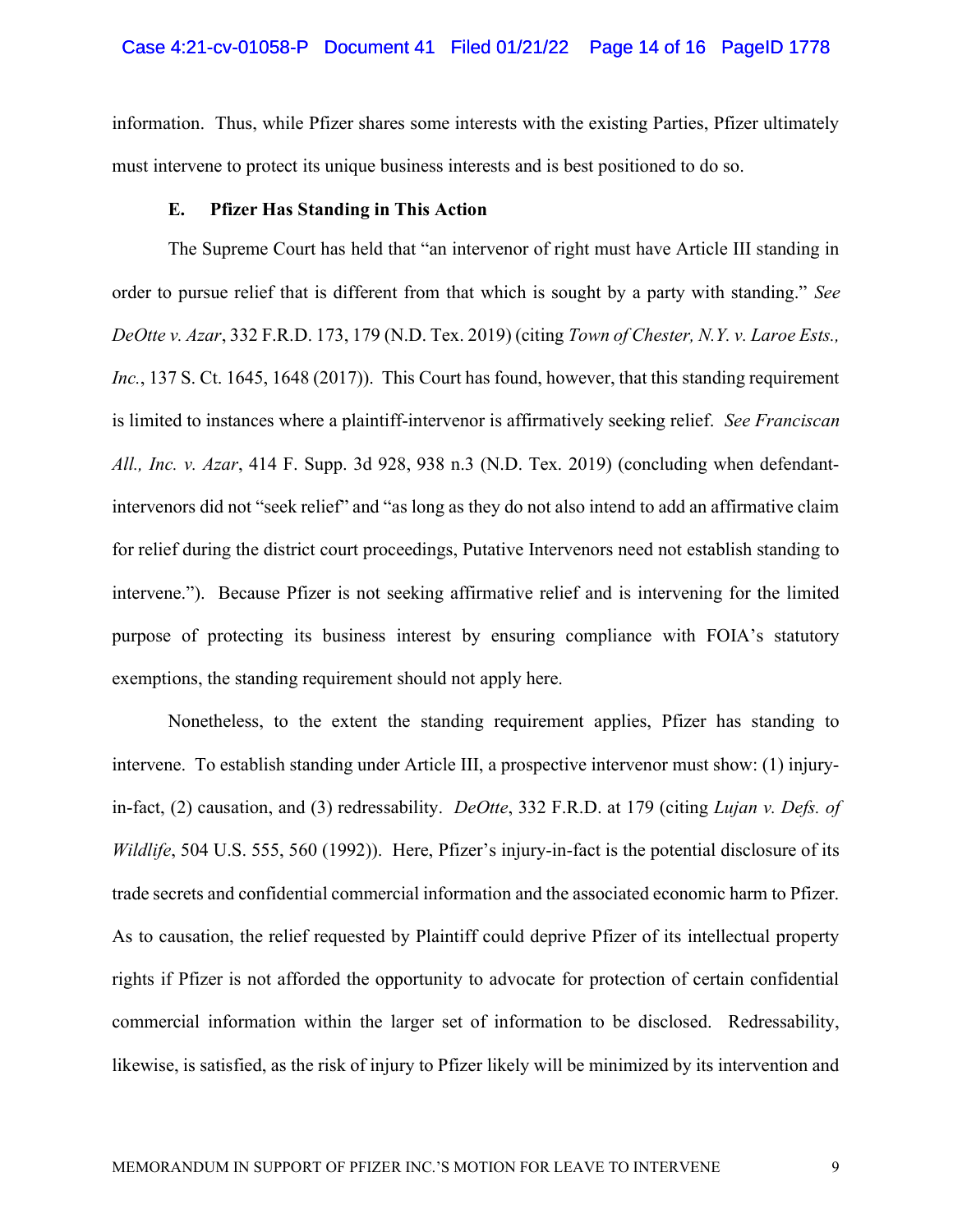the implementation of a production protocol that safeguards against the disclosure of trade secrets and other confidential commercial information.

Because it satisfies the requirements for intervention under Rule 24(a), Pfizer respectfully asks that this Court permit it to intervene in this action as a matter of right.

## II. IN THE ALTERNATIVE, THIS COURT SHOULD PERMIT PFIZER TO INTERVENE UNDER RULE 24(B)

Alternatively, if the Court finds that Pfizer does not have the right to intervene under Rule 24(a), Pfizer respectfully requests that this Court grant it permission to intervene under Rule 24(b). Courts have discretion to permit intervention where the movant "has a claim or defense that shares with the main action a common question of law or fact." Fed. R. Civ. P. 24(b)(1)(B). In considering a motion for permissive intervention, the Court considers whether the motion is timely and whether the proposed intervention will "unduly delay or prejudice the adjudication of the rights of the original parties." Fed. R. Civ. P. 24(b)(3); see also United States v. Colvin, 203 B.R. 930, 941 (N.D. Tex. 1996).

 Pfizer's interest in protecting its trade secrets and confidential commercial information shares questions of both law and fact in common with the present case. As shown above, Pfizer's motion also is timely. Moreover, Pfizer's intervention will not prejudice the Parties because Pfizer does not dispute that Plaintiff is entitled to non-exempt information from the BLA under its FOIA request and Pfizer does not seek any delay in the production of that information. Rather, Pfizer's intervention will facilitate production of the information Plaintiff seeks since Pfizer can assist the Parties in efficiently segregating and redacting any data and information that are subject to FOIA statutory exemptions.